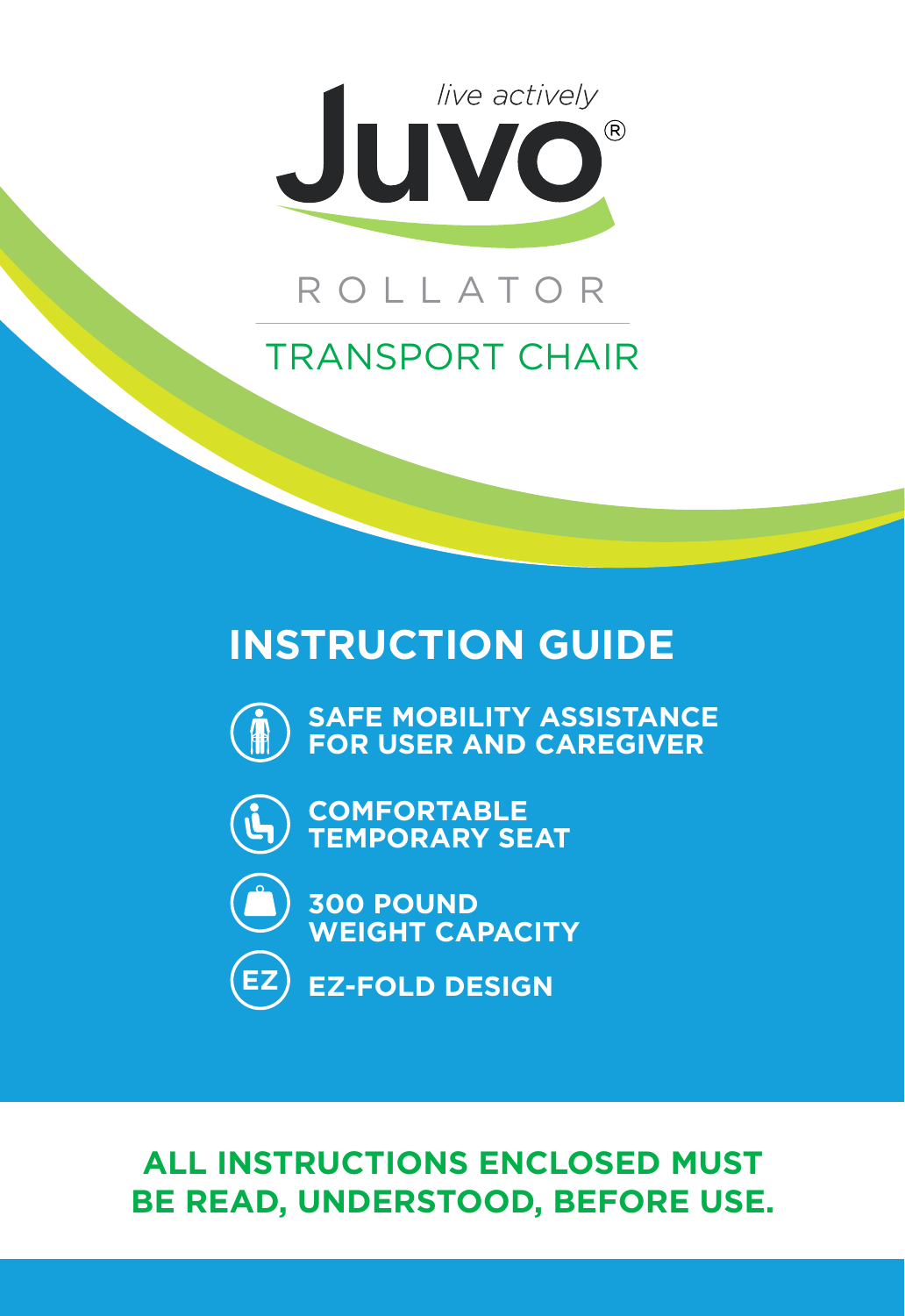

## COMFORTABLE TEMPORARY SEATING



### **CONTENTS:**

Carefully remove the Transport Chair frame and parts from the box and inspect them for any damage or missing parts that may have resulted from shipping.

Call 1.844.277.6191 TOLLFREE with any questions.

#### **PARTS INSIDE BOX:**

- (1) Transport Chair
- (1) Box with Adjustable Footrests
- (1) Instruction Guide (Must be read **completely** before use)

#### **ASSEMBLY INSTRUCTIONS:**

- 1. Open the Transport Chair
	- Place the Transport Chair on the floor.
	- Push down on both sides of the seat frame until the seat is level (see image 1) and locked in place.
- 2. Backrest
	- Lift the backrest to upright position.
	- The lock to secure the backrest will automatically engage.
- 3. Leg Rests
	- Align holes on the leg rest arms with the pegs on the frame such that the footrest pads face inward (see image 2,3,4).
	- Swing into position until leg rest arms lock.
	- To adjust length of the leg rests, loosen the black lever on the back of the leg rest arm. Use the push button pins to adjust leg rests to desired length. Make sure pin is fully engaged in desired hole, retighten the same black lever (see image 4).
	- **Footrest pads arms swing up and out to make getting in and out of chair easier.**







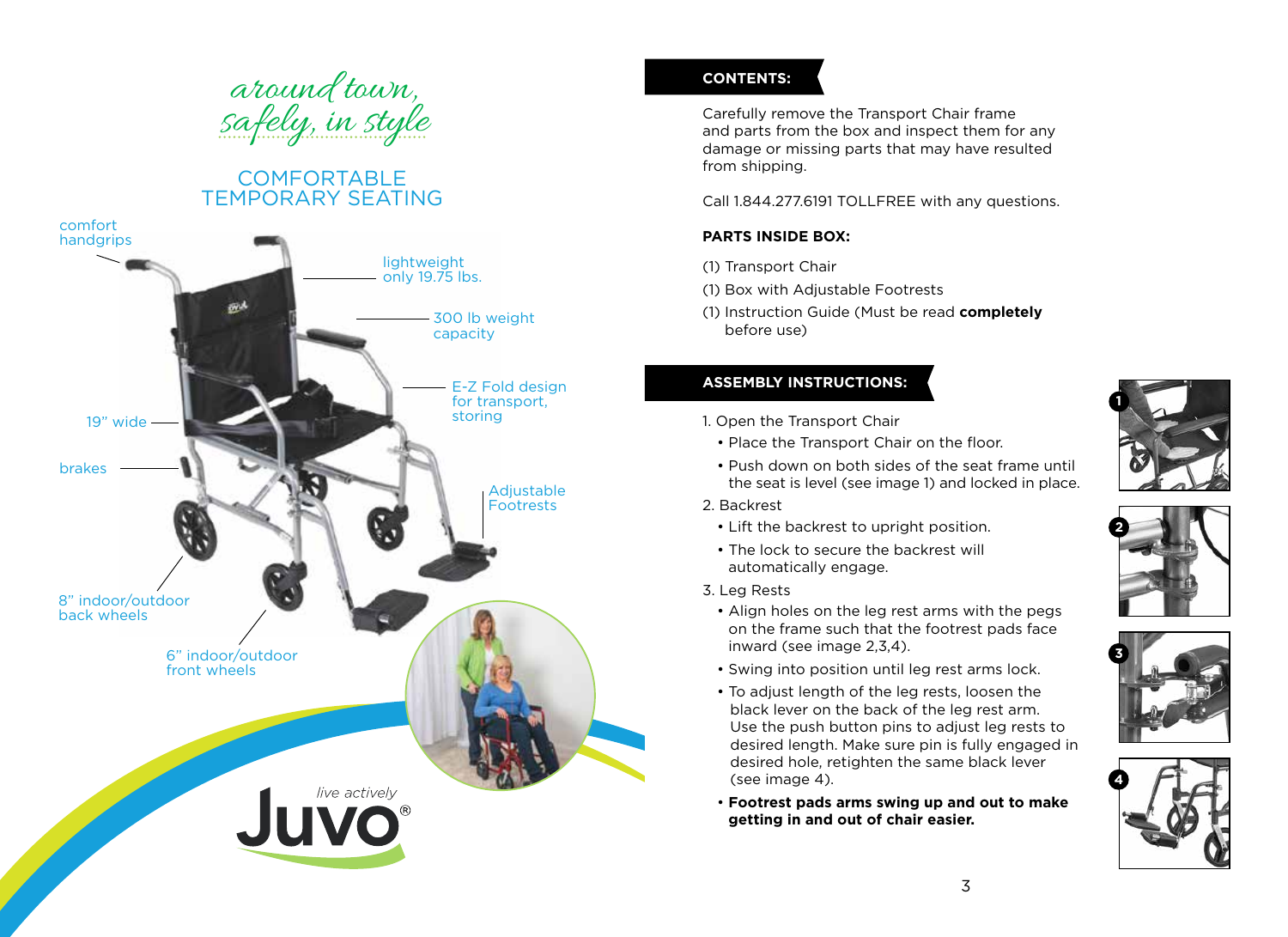

### **OPERATING INSTRUCTIONS:**

#### **1. SEAT BELT**

• Seat belt should worn by person being transported at all times (see image 5).



#### **2. BRAKES: SITTING IN AND GETTING OUT OF THE CHAIR**

- Brakes should always be engaged whenever someone sits in the seat or leaves the chair (see image 6).
- To engage the brakes, pull back on the brake lever until metal pad fully contacts the tire. (see image 6).
- **Caregiver assisting person in the chair should always stand behind the chair with hands on the handgrips to stabilize the chair when the person is getting in or out of the Transport Chair.**
- Brakes should be fully released (metal pads not touching the tire) when moving the Transport Chair.

#### **3.FOLDING TRANSPORT CHAIR**

- Unit can be folded for storage or transport by lifting straight up from middle of seat (see image 7).
- Backrest can also be lowered for more compact storage, reverse Step #2 Assembly Instructions (see Image 8).
- Leg rests can be removed, if desired, by reversing steps-see Assembly Instructions #3 Leg Rests previous page.

### **SAFETY PRECAUTIONS:**

#### **1. READ ALL ASSEMBLY, OPERATING INSTRUCTIONS BEFORE USE**

- 2. Please make sure Transport Chair is fully opened, seat is down per #1 assembly instructions.
- 3. Make sure all knobs, nuts, bolts are fully tightened. Check regularly to ensure they are secure at all times.
- 4. Make sure the backrest is folded up into locked position.
- 5. Test brakes by depressing brake levers.
- 6. Always lock brakes before the person sits in or gets out of the chair.
- 7. Transport Chair is intended to be used by two people-the person needing transport and the caregiver pushing from behind.
- 8. Caregiver should always stand behind the chair holding the hand grips to steady the chair whenever the person sits in or gets out of the chair.
- 9. Replace tires when significantly worn.

**Call Juvo Products Customer Service Toll Free: 1.844.277.6191 with any questions**



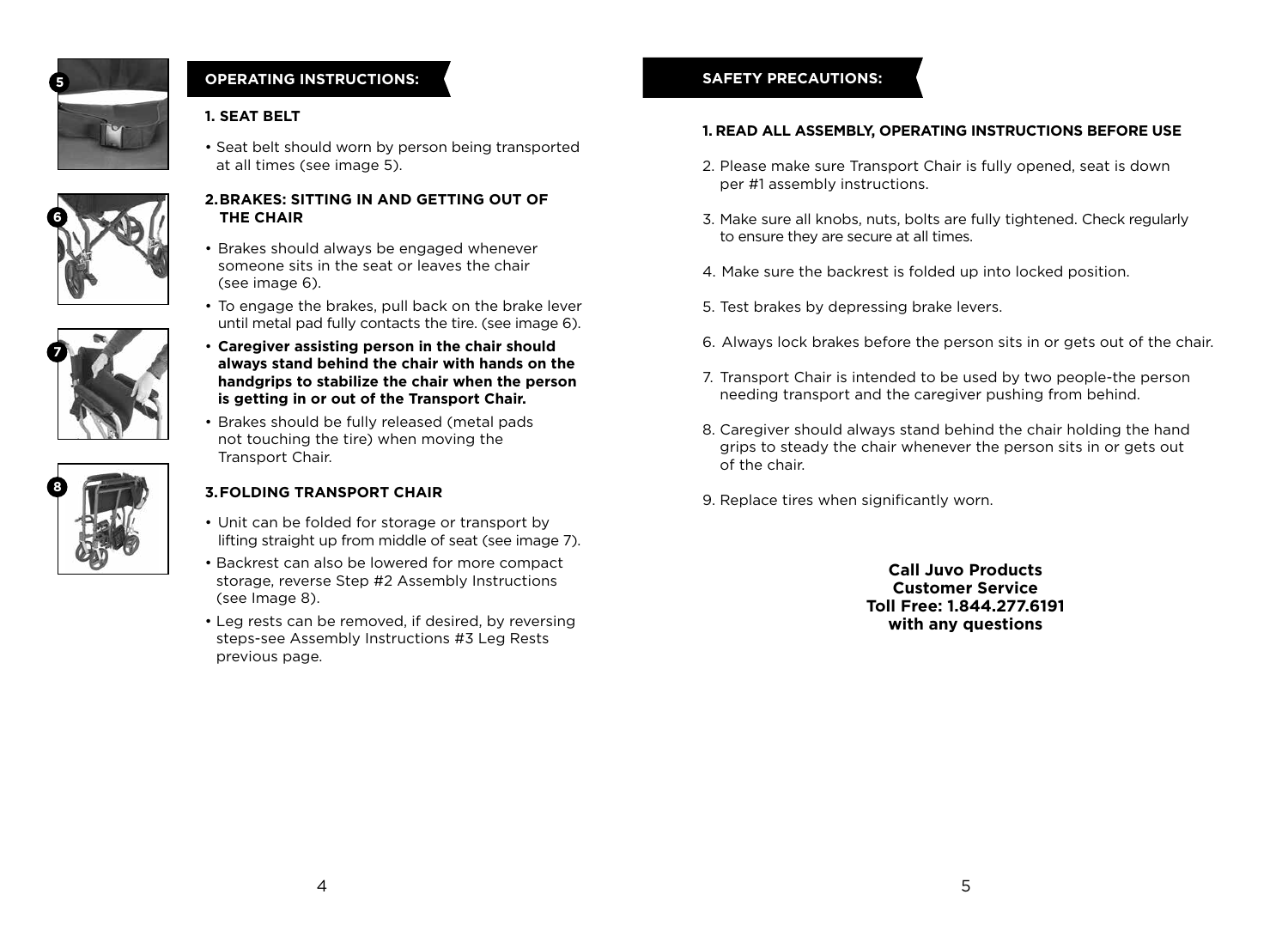#### **JUVO PRODUCTS, LLC ROLLATOR LIMITED LIFETIME WARRANTY**

Juvo takes great pride in providing products of superior quality, design and function.

This Limited Lifetime Warranty applies to Rollator products manufactured by or on behalf of Juvo Products, LLC, (Juvo), under the brand name "Juvo®"and referred to in this Limited Lifetime Warranty as "Product."

Product is warranted to be free from defects in materials and workmanship for so long as the original owner owns such Product. In the event of any such defect during the warranty period, Juvo® will remedy the defect as described herein, without charge to the purchaser, as soon as practicable. The remedy will consist of repair or replacement of the Product, or refund of the purchase price, at the discretion of Juvo® after opportunity to inspect the alleged defect or photographs thereof. All freight and labor charges will be the responsibility of the purchaser.

This Limited Lifetime Warranty applies to the original owner only and is non-transferable. This Limited Warranty does not cover:

- Labor for any inspection.
- Labor for replacement of any defective item(s).
- Incidental or consequential damages.
- Minor cosmetic defects, which do not affect performance or integrity of a part or the entire Product.
- Non-durable parts that are subject to normal wear and tear, such as Wheels, Hand Grips, Padding, Cables-Brakes, Upholstery, Bag, Plastic Parts.
- Vandalism, improper use, or negligence of the owner.
- Scratches or scrapes to materials or parts, dents, tears in fabric, or other issues that arise out of normal use of the Product.

This Limited Lifetime Warranty applies to Product purchased for personal use only. Product purchased for institutional multi-use environments are excluded from this warranty.

Juvo® Products have been designed for safety and quality. Any modifications made to the original Product could damage the structural integrity of the unit leading to failure and possible injury. Modification of the original Product voids any and all warranties and Juvo® assumes no liability for any modified Products or consequences resulting from failure of a modified Product.

Warranty Claims: The purchaser must notify Juvo directly of any claims under this Limited Lifetime Warranty within seven (7) days following the discovery of the problem. To make a claim under this Limited Lifetime Warranty, the Buyer should contact Juvo Products, LLC at:

#### **111 North Street, Suite 205 Barrington, Illinois 60010 Attention: Customer Service**

#### **TOLL FREE CUSTOMER SERVICE: 844.277.6191**

A copy of the original purchase receipt should accompany any claim under this Limited Lifetime Warranty.

Juvo shall have no obligations under this Limited Lifetime Warranty if the purchaser fails or refuses to reasonably cooperate in Juvo's investigation of the claim (such as failing to provide photographs and or written documentation of the claim). If Juvo determines there are defects covered by this Limited Lifetime Warranty, Juvo will have up to thirty (30) days after receipt of notification to process the purchaser's claim.

This Warranty gives you specific legal rights. You may have other rights as well which vary from state to state or province to province. This warranty excludes all consequential damages, however, some states do not allow the limitation or exclusion of consequential damages and therefore this limitation may not apply to you.



#### **SEE ALL JUVO LIFESTYLE PRODUCTS AT JUVOPRODUCTS.COM**

Made in China